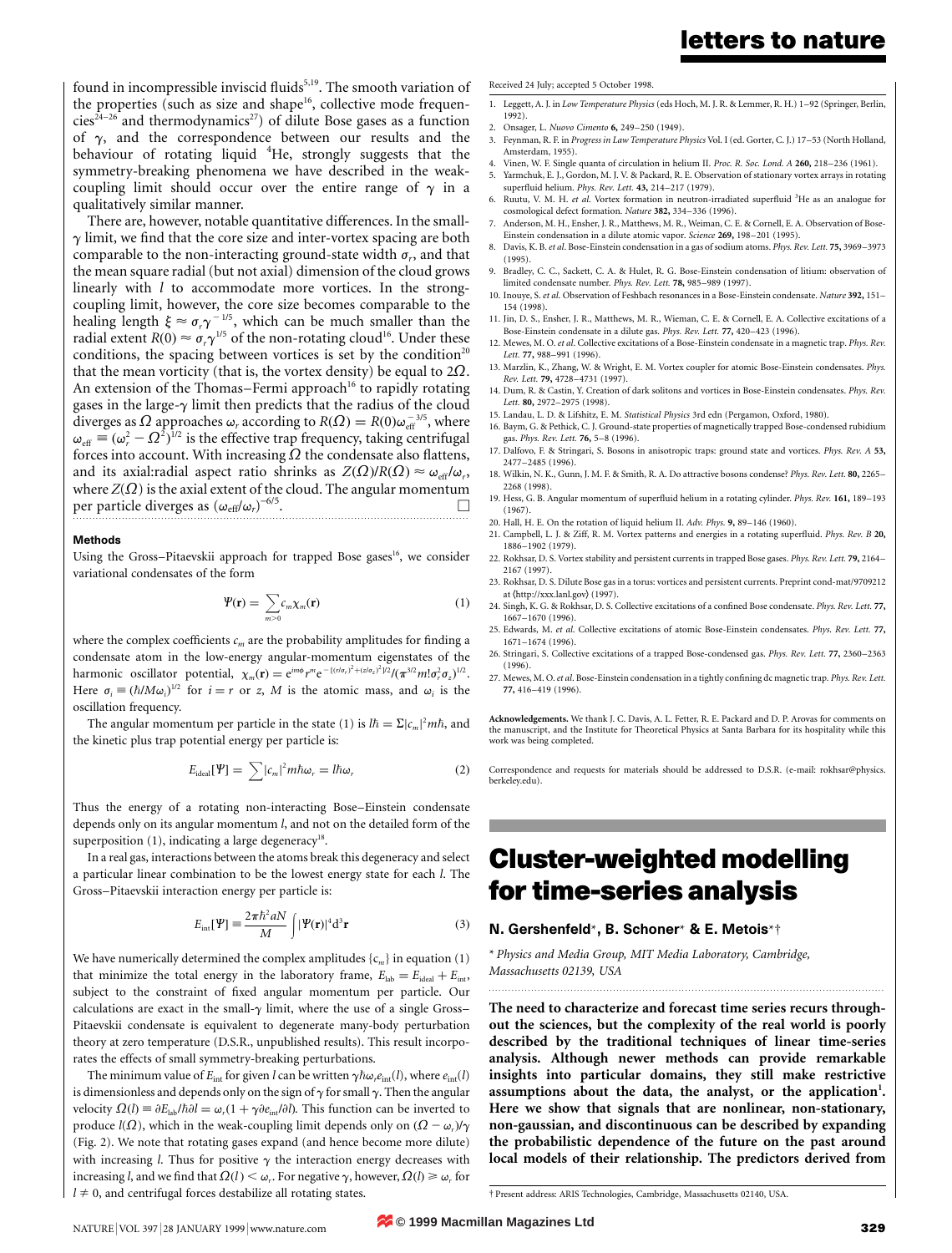## letters to nature

this general framework have the form of the global combinations of local functions that are used in statistics<sup>2-4</sup>, machine learn $ing<sup>5-10</sup>$  and studies of nonlinear dynamics<sup>11,12</sup>. Our method offers forecasts of errors in prediction and model estimation, provides a transparent architecture with meaningful parameters, and has straightforward implementations for offline and online applications. We demonstrate our approach by applying it to data obtained from a pseudo-random dynamical system, from a fluctuating laser, and from a bowed violin.

The past decade has seen the introduction of many new techniques for modelling signals produced by complex systems, but the potential power of these methods is matched by the ease with which they can produce misleading or incorrect results<sup>1</sup>. We show here that it is possible to obtain the desirable features of many of these particular algorithms in a probabilistic setting that is more broadly and reliably applicable.

Non-recursive approaches to time-series analysis relate a timedependent input feature vector x to an output observable y. x might be the time-lag vector for an embedding that retrieves unseen internal degrees of freedom from an accessible observable, or perhaps a set of wavelet coefficients for a system with multiple timescales; y could be the future value of a series. The simplest model of their relationship uses linear coefficients to combine possibly nonlinear basis functions,  $\mathbf{y}_n = \sum_{m=1}^M \mathbf{\beta}_m \mathbf{f}_m(\mathbf{x}_n)$ , for example a global polynomial model. If the coefficients are moved inside the nonlinearity,  $y_n = \sum_{m=1}^{M} f_m(x_n, \beta_m)$ , exponentially fewer terms are typically needed to approximate the relationship to a given error, but an iterative search is needed to find good values for the coefficients. Increasing the model size ensures that there are many good local minima for the search to find, while over-fitting can be prevented by regularization, maximizing the agreement of the model with prior beliefs as well as with the data<sup>13</sup>.

These insights into functional approximation and high-dimensional search lie behind the success of approaches such as neural networks and radial basis functions. However, the decision to fit a function can itself be restrictive. Global regularizers that maximize smoothness are inappropriate for describing local features that might be sharp. Large models can be difficult to interpret, and answer only questions for which they are trained. Although the appealing alternative of probability density estimation is conventionally thought to require impractical amounts of data for routine use, it becomes not only feasible but also easier to apply if the density is expanded around local models.

We will seek to find the joint density  $p(y, x)$  for the dependence of **y** on **x** from a set of experimental measurements  $\{\mathbf{y}_n, \mathbf{x}_n\}_{n=1}^N$ . This



Figure 1 Forecasting a linear feedback shift register. Data from a 15-dimensional pseudorandom linear feedback shift register, and free-running predictions of a model trained on 10% of the repeat cycle (3,276 points, 20 clusters, 5,160 parameters,10 expectation-maximization iterations). The model's initial condition was randomly perturbed by 20% from that of the digital shift register, showing that the correct sequence is a stable attractor.

will be factored over clusters  $c_m$ , each containing the product of three terms:

$$
p(\mathbf{y}, \mathbf{x}) = \sum_{m=1}^{M} p(\mathbf{y}, \mathbf{x}, c_m)
$$
  
= 
$$
\sum_{m=1}^{M} p(\mathbf{y} | \mathbf{x}, c_m) p(\mathbf{x} | c_m) p(c_m)
$$
 (1)

Here  $p(c_m)$  is the weight of a cluster, given by the fraction of the data that it explains;  $p(\mathbf{x}|c_m)$  is the domain of influence in the input space of the cluster, and will be taken to be multivariate gaussian  $N(\mu_m, C_m)$  in terms of a mean  $\mu_m$  and covariance matrix  $C_m$  (or separable gaussians in a high-dimensional space for efficiency). The remaining item expresses the output behaviour of the cluster, and will taken to be gaussian with a functional dependence of the mean,  $p(\mathbf{y}|\mathbf{x}, c_m) = N(\mathbf{f}(\mathbf{x}, \boldsymbol{\beta}_m), C_{v,m})$ . The role of the function  $\mathbf{f}(\mathbf{x}, \boldsymbol{\beta}_m)$  can be seen by calculating the expected value of y given x;

$$
\langle \mathbf{y} | \mathbf{x} \rangle = \int y p(\mathbf{y} | \mathbf{x}) \, d\mathbf{y}
$$
  
= 
$$
\int y \frac{p(\mathbf{y}, \mathbf{x})}{p(\mathbf{x})} \, d\mathbf{y}
$$
  
= 
$$
\frac{\sum_{m=1}^{M} \mathbf{f}(\mathbf{x}, \beta_m) p(\mathbf{x} | c_m) p(c_m)}{\sum_{m=1}^{M} p(\mathbf{x} | c_m) p(c_m)}
$$
 (2)



Figure 2 Modelling of a laser fluctuating near the gain threshold. Top, the time series. Middle, the data (dots) in a three-dimensional time-lag space and the resulting cluster means (circles) and covariances (lines). Bottom, the prediction surface derived from the resulting density, shaded by the conditional uncertainty in the prediction, plotted above the input density estimate. An animation of the convergence of this model is available at http://www.media.mit.edu/physics/ publications/papers/cwm.

**© 1999 Macmillan Magazines Ltd**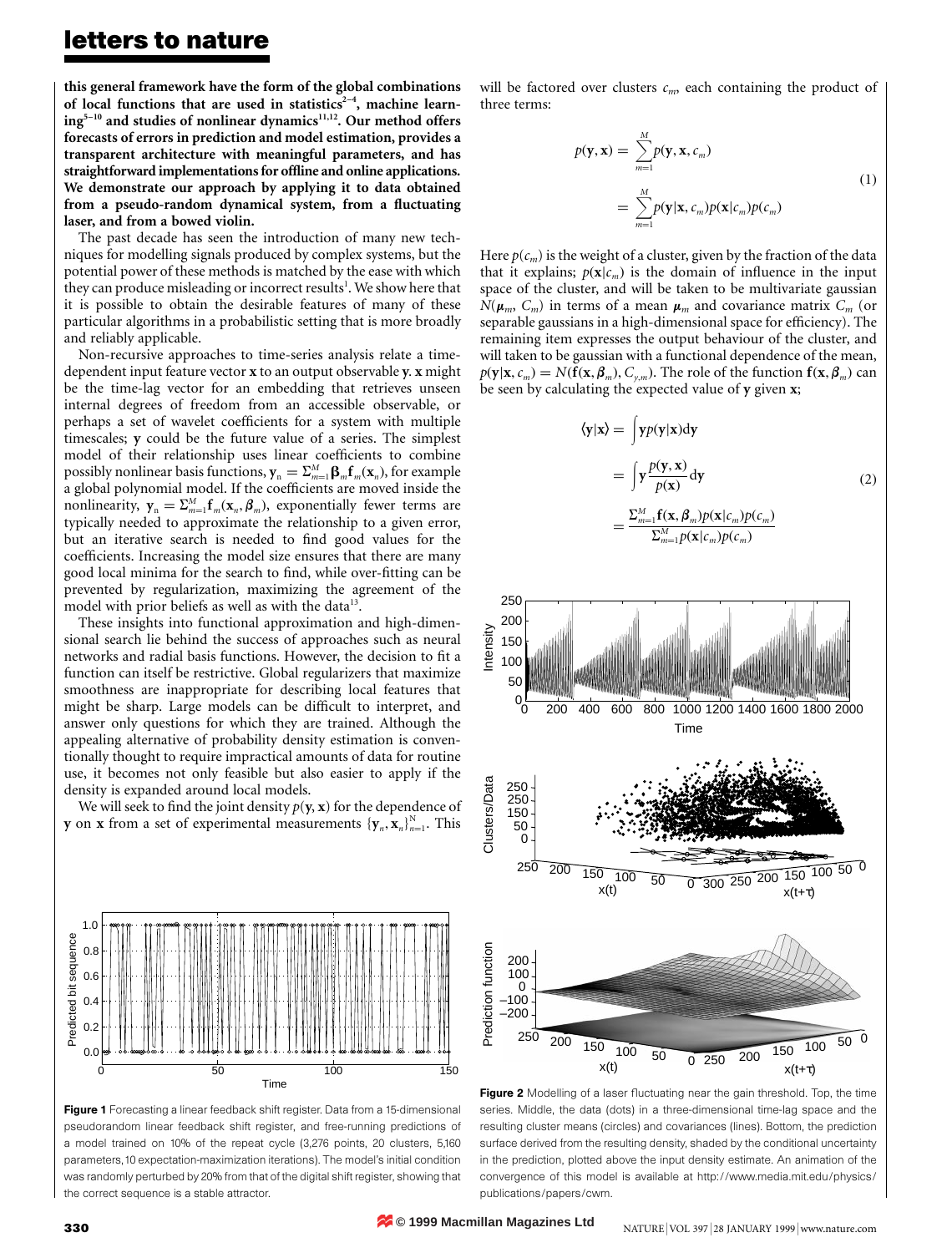### letters to nature

The prediction is a sum of local models, with the gaussians providing the nonlinear interpolation rather than serving as a basis for functional approximation. In the limit of a single cluster this reduces to a global version of the local model; as the number of clusters is increased, the density can handle deviations from the assumptions of the local model. The choice of f (or choices—more than one kind of function can be included) provides a means to explicitly build past practice, such as linear systems theory, into a domain.

A smooth local model expresses the belief that nearby points behave similarly, but as the clusters may be widely separated this architecture can also represent discontinuities. Because clusters are used only where there are data to explain, it is possible to describe low-dimensional structure in a high-dimensional space, and interpolation and extrapolation are well-behaved as they are done by weighted combinations of local models. As an example, a time series was generated by a 15-dimensional binary map:

$$
x_n = x_{n-1} + x_{n-15} \pmod{2} \tag{3}
$$

This is a maximal length shift register, generating ideal pseudorandom bits up to the repeat period of  $2^{15} - 1$  samples. 10% of this full sequence (3,276 points) was used to build a model (as described below) in a 15-dimensional lag space. The free-running output from the resulting model using 20 linear covariance clusters is shown in Fig. 1. Not only is the exact sequence correctly reproduced, but it is also an attractor for randomly perturbed starting values $14$ .

The parameters for this example were found in just 10 iterations of an iterative expectation-maximization procedure<sup>15</sup>. The expectation step calculates the joint probabilities of data points and clusters,  $p(\mathbf{y}_n, \mathbf{x}_n, c_m)$ , and inverts this expression to find the posterior probabilities of the clusters given the data:

$$
p(c_m|\mathbf{y}_n, \mathbf{x}_n) = \frac{p(\mathbf{y}_n, \mathbf{x}_n|c_m)p(c_m)}{p(\mathbf{y}_n, \mathbf{x}_n)}
$$
  
= 
$$
\frac{p(\mathbf{y}_n, \mathbf{x}_n|c_m)p(c_m)}{\sum_{l=1}^M p(\mathbf{y}_n, \mathbf{x}_n|c_l)p(c_l)}
$$
(4)

The clusters will interact through the sum in the denominator to specialize in data they best explain.

The maximization step then finds the most likely parameters given the posteriors. For the cluster weights this is defined by:

$$
p(c_m) = \int p(c_m|\mathbf{y}, \mathbf{x})p(\mathbf{y}, \mathbf{x})d\mathbf{y}d\mathbf{x}
$$
  
\n
$$
\approx \frac{1}{N} \sum_{n=1}^{N} p(c_m|\mathbf{y}_n, \mathbf{x}_n)
$$
\n(5)

The second step follows from the assumption that the experimental data were drawn from the joint density. Given  $p(c_m)$ , the clusterweighted expectation of any function  $\varphi(x)$  is defined to be:

$$
\langle \varphi(\mathbf{x}) \rangle_m \equiv \int \varphi(\mathbf{x}) p(\mathbf{x}|c_m) d\mathbf{x}
$$
  
\n
$$
= \int \varphi(\mathbf{x}) p(\mathbf{y}, \mathbf{x}|c_m) d\mathbf{x} d\mathbf{y}
$$
  
\n
$$
= \int \varphi(\mathbf{x}) \frac{p(c_m|\mathbf{y}, \mathbf{x})}{p(c_m)} p(\mathbf{y}, \mathbf{x}) d\mathbf{x} d\mathbf{y}
$$
  
\n
$$
\approx \frac{1}{N p(c_m)} \sum_{n=1}^N \varphi(\mathbf{x}_n) p(c_m|\mathbf{y}_n, \mathbf{x}_n)
$$
  
\n
$$
= \frac{\sum_{n=1}^N \varphi(\mathbf{x}_n) p(c_m|\mathbf{y}_n, \mathbf{x}_n)}{\sum_{n=1}^N p(c_m|\mathbf{y}_n, \mathbf{x}_n)}
$$
 (6)

The apparently formal introduction of y in the second line lets the estimation proceed based on both the cluster location in the input space and how well its model performs in the output space. For online applications that require updating the estimates based on a new measurement without reanalysing the prior data, the clusters can be used to approximate the sum over previous points:

$$
\langle \varphi(\mathbf{x}) \rangle_{m}^{(N+1)} = \frac{1}{(N+1)p(c_{m})} \sum_{n=1}^{N+1} \varphi(\mathbf{x}_{n}) p(c_{m} | \mathbf{y}_{n}, \mathbf{x}_{n})
$$
  

$$
\approx \frac{Np(c_{m}) \langle \varphi(\mathbf{x}) \rangle_{m}^{(N)} + \varphi(\mathbf{x}_{N+1}) p(c_{m} | \mathbf{y}_{N+1}, \mathbf{x}_{N+1})}{Np(c_{m}) + p(c_{m} | \mathbf{y}_{N+1}, \mathbf{x}_{N+1})}
$$
(7)

The cluster-weighted expectation is used to find the cluster means and covariance matrices

$$
\mu_m = \langle \mathbf{x} \rangle_m
$$
  
\n
$$
[C_m]_{ij} = \langle (x_i - \mu_i)(x_j - \mu_j) \rangle_m
$$
\n(8)

Taking the local models to have linear coefficients and maximizing the likelihood of the data results in a cluster-weighted regression for the model parameters<sup>13</sup>;

$$
\beta_m = B_m^{-1} \cdot A_m \tag{9}
$$

with  $[B_m]_{i,j} = \langle f_i(\mathbf{x}) f_j(\mathbf{x}) \rangle_m$  and  $[A_m]_{i,j} = \langle y_i f_j(\mathbf{x}) \rangle_m$ . Finally, the output covariance matrices are found from:

$$
C_{y,m} = \langle [\mathbf{y} - \mathbf{f}(\mathbf{x}, \boldsymbol{\beta}_m)] \cdot [\mathbf{y} - \mathbf{f}(\mathbf{x}, \boldsymbol{\beta}_m)]^T \rangle_m \tag{10}
$$

Here superscript T indicates the matrix transpose. Iterating the expectation and maximization steps leads to the most likely arrangement of clusters that can be reached from the initial conditions. As there are many nearly equivalent solutions, the final likelihood does not depend sensitively on the initialization. For this reason, simple out-of-sample cross-validation<sup>16</sup> instead of full bayesian Monte-Carlo Markov chain integration<sup>17</sup> is used to determine the single hyper-parameter, M, the number of clusters.

Once the density has been found, other quantities of interest can be derived. The error in the forecast is given by the expected output



Figure 3 Clustering stationary and non-stationary data. Top, two-dimensional projection of cluster means and variance for stationary data, a fluctuating laser (set A from ref. 1), using time as one input degree of freedom. Bottom, clustering for non-stationary data, a particle in a drifting multiple-well potential (set D from ref. 1). For stationary data, the clusters expand in time to encompass all of the data; for non-stationary data, they shrink down to the local scale that maximizes the overall likelihood.

 $NATURE | VOL. 397 | 28 JANUARY 1999 | www.nature.com$  331